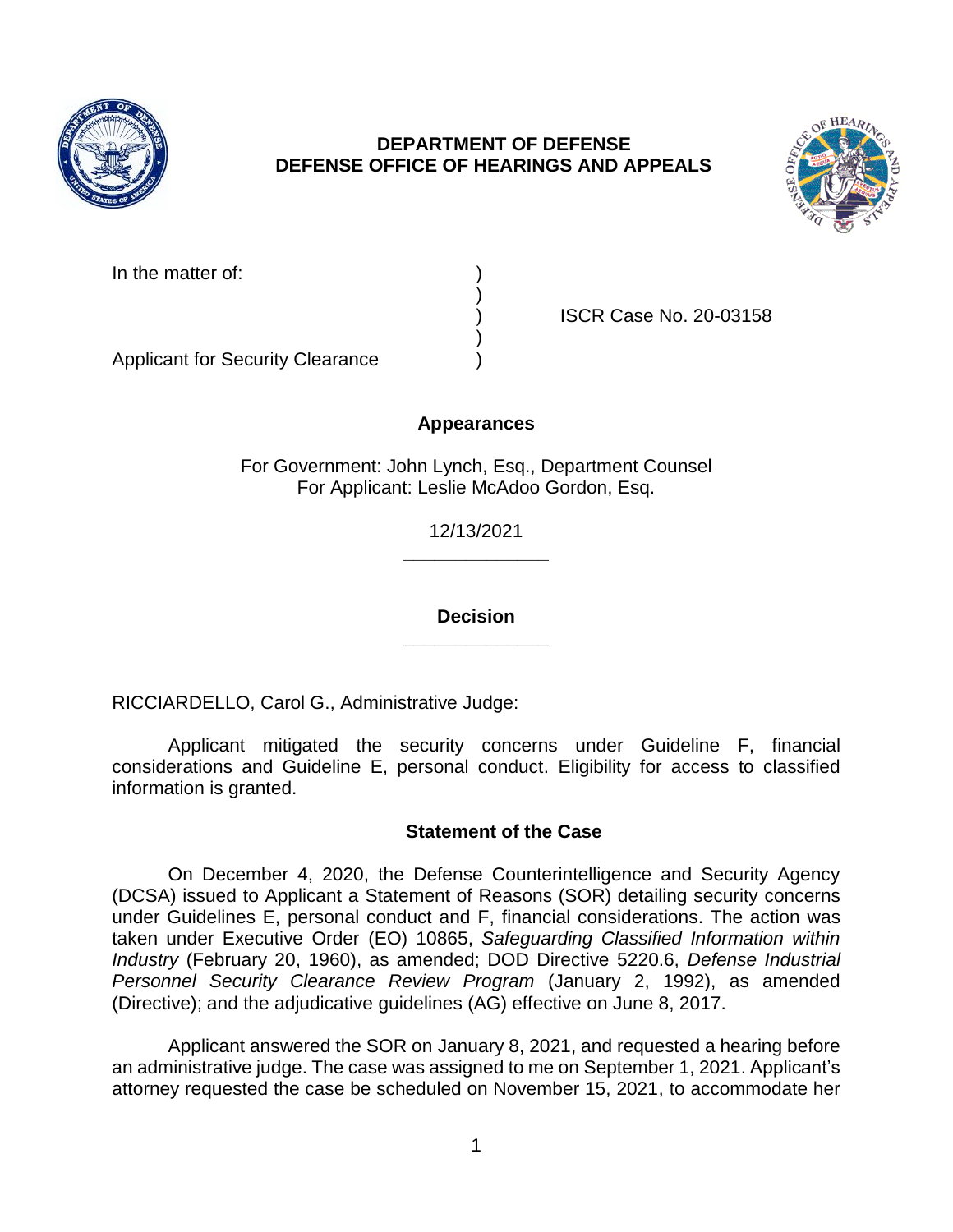schedule. The Defense Office of Hearings and Appeals (DOHA) issued a notice of hearing on September 21, 2021, scheduling the hearing for November 15, 2021. I convened the hearing as scheduled. The Government offered exhibits (GE) 1 through 6. Applicant's attorney objected to GE 5. Her objection was overruled. There were no objections to the other exhibits, and they were admitted into evidence. Applicant and two witnesses testified on his behalf. He offered Applicant Exhibits A through DD, which were admitted without objection. DOHA received the hearing transcript on November 23, 2021.

#### **Findings of Fact**

 Applicant admitted all of the allegations in the SOR. After a thorough and careful review of the pleadings, testimony, and exhibits submitted, I make the following findings of fact.

 Applicant is 56 years old. He immigrated to the United States in 1987. He had no family here at the time. He attended college on and off until he graduated in 1998 with a bachelor's degree. He suspended his college studies due to his finances. Due to learning English while in college, it was more difficult for him. He married in 1993. He became a citizen in 1997 and has a daughter from the marriage who recently completed her college degree. (GE 1; Tr. 39-48)

 Applicant funded his college studies through student loans. In 1998, he began working at a car rental agency earning approximately \$28,000 annually. His wife did not work from 1993 to 1999. She began attending community college in 1999. In 2000, Applicant began getting behind in repaying his student loans. His elderly parents had immigrated to the United States in 2000 and were living with him. They lived with him until 2016. They are now in a senior facility, and he provides monthly support for them. In 2001, Applicant filed bankruptcy and had his debts discharged, except for his student loans. No other debts are alleged in the SOR, except his student loans. (Tr. 39-50, 111-112; GE 5)

 From 1998 to 2010, Applicant continued to work at the car rental agency. He completed courses and earned certificates in his area of study. In 2010, Applicant found 2010 to 2015, Applicant worked for private companies. In 2015, he began working on a a job in his field. His wife also graduated from college and started working in 2012. From government contract. (Tr. 48-54; AE AA)

 Applicant credibly testified that after he graduated from college, he made the minimum payments towards his student loans for two years. He then continued to make payments. The amount was less than the minimum payment required, but was what he could afford at the time. He testified his payments were consistent, but he skipped a couple payments in 2013. In 2015, he began earning more money and increased his payments, but was not caught up. He provided documents to show the payments he made from 2013 through January 2021. (Tr. 54-57, 67-68, 103-105; Answer; AE O. P, Q)

 In 2017, Applicant's daughter began attending college. She received a partial scholarship, but Applicant and his wife paid the remaining balance. His wife's income was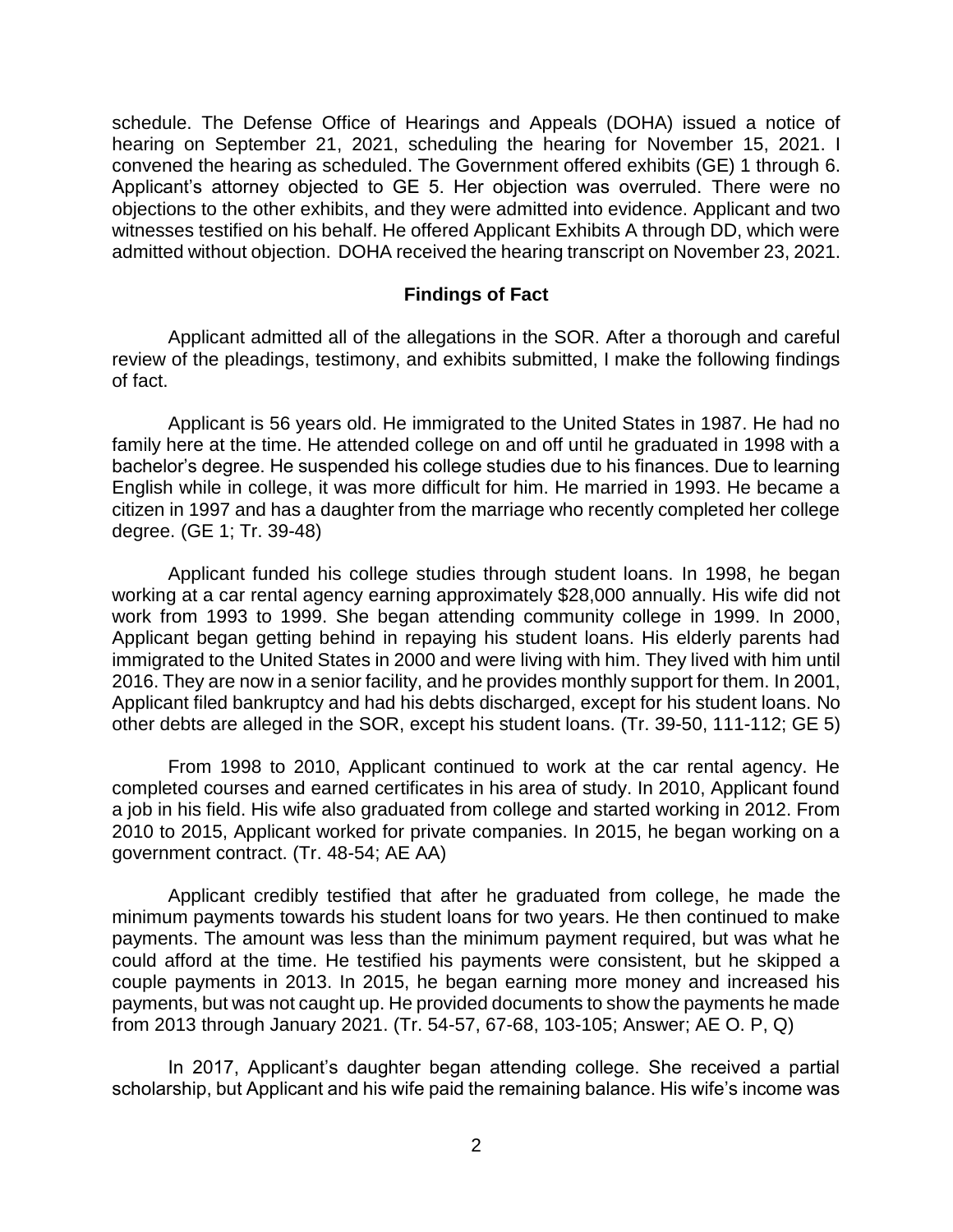allocated for their daughter's college expenses. His daughter graduated this year and will apply to medical school after taking a gap year. Applicant testified that his daughter will be responsible for her graduate school expenses. (Tr. 61-64)

 In 2016, Applicant completed a security clearance application (SCA) and did not disclose he was behind on his student loans. He testified that he thought because he was making payments he did not have to disclose the student loans. He said the financial section of the SCA had things that did not apply to him and because the questions were background investigation process would access his credit reports. He was not interviewed by a government investigator as part of his background investigation. Because he was granted a security clearance, he believed there were no issues regarding his student grouped together he believed he was answering correctly. He was aware that the loans and his response. I found his testimony credible. (Tr. 58-61, 64-68, 93-98; AE CC)

 In April 2019, Applicant completed another SCA. He did not disclose he had any delinquent debts in his SCA. He was interviewed by a government investigator in January 2020. He explained that he thought he only had to disclose debts that were being garnished. He credibly testified that he believed because he was making payments on his student loans he did not have to disclose them. He explained that there were so many subsections to the different questions he did not have a clear understanding and thought if he answered "yes" he was admitting all of the categories. He did not want to say "yes" payments, he was not delinquent. English is a second language for Applicant. (Tr. 64-68, because many things did not apply to him. He believed because he was making monthly 98-100; GE 1, 4)

 In his answer to the SOR, Applicant admitted the allegation in ¶ 2.a that alleged he deliberately failed to disclose his delinquent student loans on her 2019 SCA. Applicant testified that he initially was going to deny the allegation. He then sought advice from his employer's corporate attorney on how to answer and was advised it was better to respond "yes" and then provide an explanation. This attorney did not have experience in security clearances. Applicant believed he received incorrect advice. The attorney acknowledged her inexperience in the area of security clearances and referred Applicant to his present attorney. When he responded, he did not think he was admitting that he deliberately failed to provide accurate information. I found Applicant's explanations credible. I believe he made an honest mistake, received incorrect advice, and did not deliberately fail to disclose the status of his student loans. (Tr. 99-103; Answer to SOR)

 Applicant testified that in February 2020, after his background interview, he contacted the Department of Education (DOE) regarding bringing his loans current. He was told he could pay the total amount owed or participate in a rehabilitation program. It took months for his rehabilitation program to be approved. He continued to make his payments while waiting for DOE to respond. His application was approved in January 2021. He is to make payments of \$796 a month. He made his first payment in January were rehabilitated and transferred to a new loan servicer. DOE would contact the credit bureaus to delete the record of default from his credit report. Due to the COVID-19 2021, and also paid an additional \$250. He was advised in February 2021 that his loans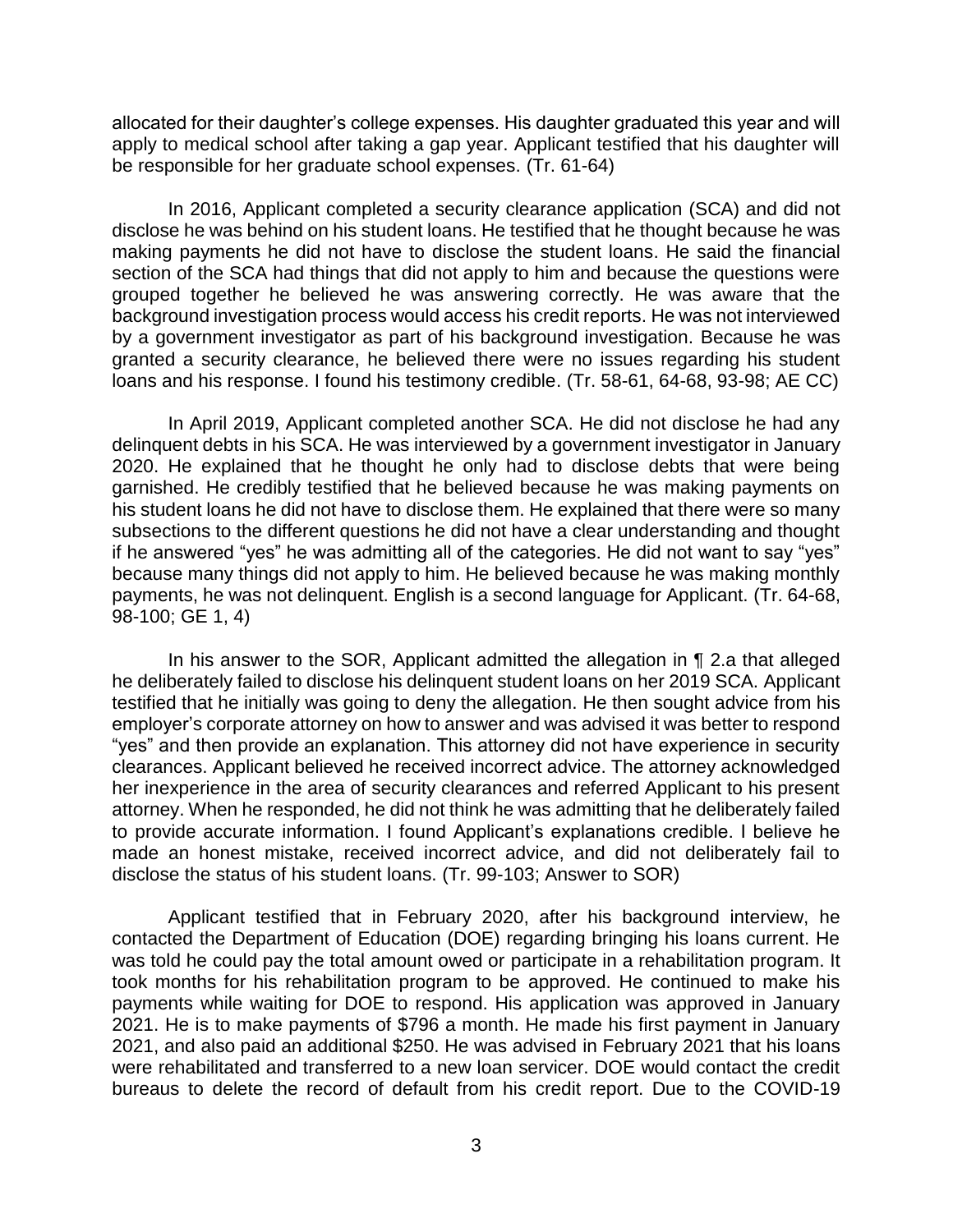payments in May 2021 and has made them consistently as required, even though he is entitled to have the loans in forbearance. (Tr. 69-84; GE 2, 3, 6; AE A, B, C, D, E, F, G, pandemic, student loan payments were in forbearance from March 2021 until September 2021. It was extended in September 2021 until January 2022. Applicant resumed H, I, J, K, L, T, V, W, Z)

 Applicant provided a copy of his current budget, which includes his student loan payments. He also provided receipts to show he is timely paying his monthly expenses. (AE X) He provides his parents \$350 to assist with their expense. Applicant recently took classes so he could become certified as a title insurance inspector and earn additional income. He has been working in this part-time capacity for about four or five months. He he has a pension account with about \$16,000 in it. Now that his daughter has graduated from college, his expendable income has increased, and he is more secure financially. He intends to repay his student loans and will do so regardless of his security clearance earns about \$400 to \$600 a month in this job. His wife has about \$15,000 in savings and status. (Tr. 84-92; 114-115; AE X, DD)

 Character witnesses testified on Applicant's behalf. Both have held security clearances for many years and have worked with Applicant. They opined that he is honest and truthful and is respected by his coworkers. He has a high level of integrity. Both noted that because English is a second language sometimes it takes him longer to understand certain words. (Tr. 22-39)

Character letters from people who have known him for many years attest to Applicant's honesty, truthfulness, and integrity. He is a model coworker and employee who is careful and meticulous regarding his work. He is a valued employee who has a strong work ethic and a loyal commitment to his family. (AE BB)

#### **Policies**

 When evaluating an applicant's national security eligibility, the administrative judge must consider the AG. In addition to brief introductory explanations for each guideline, the adjudicative guidelines list potentially disqualifying conditions and mitigating conditions, which are used in evaluating an applicant's eligibility for access to classified information.

 These guidelines are not inflexible rules of law. Instead, recognizing the complexities of human behavior, these guidelines are applied in conjunction with the factors listed in the adjudicative process. The administrative judge's overarching adjudicative goal is a fair, impartial, and commonsense decision. According to AG  $\P$  2(c), the entire process is a conscientious scrutiny of a number of variables known as the "whole-person concept." The administrative judge must consider all available, reliable information about the person, past and present, favorable and unfavorable, in making a decision.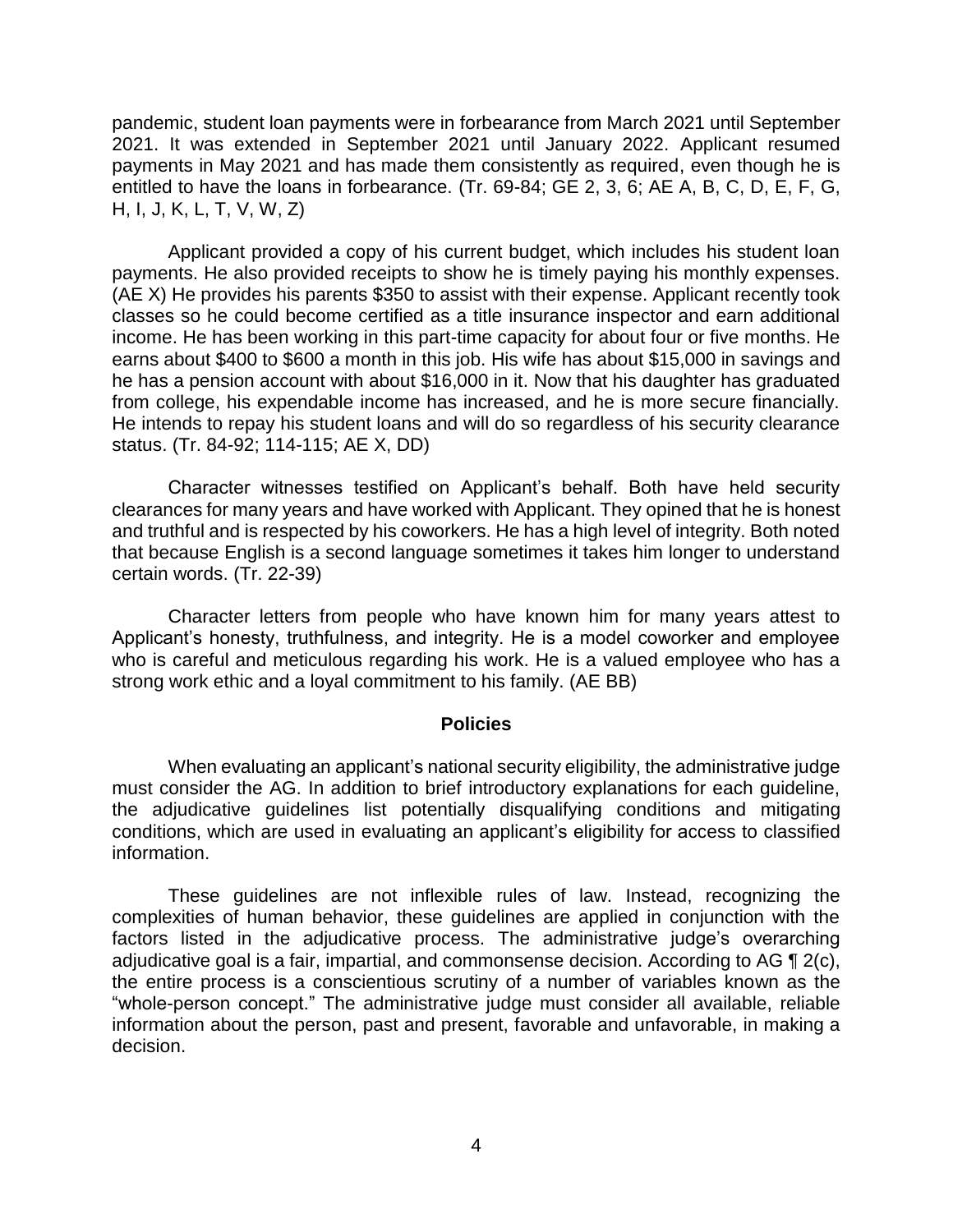The protection of the national security is the paramount consideration. AG  $\P$  2(b) eligibility will be resolved in favor of the national security." In reaching this decision, I have drawn only those conclusions that are reasonable, logical, and based on the evidence contained in the record. Likewise, I have avoided drawing inferences grounded on mere requires that "[a]ny doubt concerning personnel being considered for national security speculation or conjecture.

 Under Directive ¶ E3.1.14, the Government must present evidence to establish controverted facts alleged in the SOR. Directive ¶ E3.1.15 states an "applicant is responsible for presenting witnesses and other evidence to rebut, explain, extenuate, or mitigate facts admitted by applicant or proven by Department Counsel, and has the ultimate burden of persuasion as to obtaining a favorable security decision."

 A person who seeks access to classified information enters into a fiduciary relationship with the Government predicated upon trust and confidence. This relationship transcends normal duty hours and endures throughout off-duty hours. The Government reposes a high degree of trust and confidence in individuals to whom it grants access to classified information. Decisions include, by necessity, consideration of the possible risk that an applicant may deliberately or inadvertently fail to safeguard classified information. Such decisions entail a certain degree of legally permissible extrapolation as to potential, rather than actual, risk of compromise of classified information.

 Section 7 of EO 10865 provides that decisions shall be "in terms of the national interest and shall in no sense be a determination as to the loyalty of the applicant concerned." *See also* EO 12968, Section 3.1(b) (listing multiple prerequisites for access to classified or sensitive information).

#### **Analysis**

## **Guideline F: Financial Considerations**

 The security concern relating to the guideline for financial considerations is set out in AG & 18:

Failure to live within one's means, satisfy debts, and meet financial obligations may indicate poor self-control, lack of judgment, or unwillingness to abide by rules and regulations, all of which can raise questions about an individual's reliability, trustworthiness, and ability to protect classified or sensitive information. Financial distress can also be caused or exacerbated by, and thus can be a possible indicator of, other issues of personnel security concern such as excessive gambling, mental health conditions, substance misuse, or alcohol abuse or dependence. An individual who is financially overextended is at greater risk of having to engage in illegal or otherwise questionable acts to generate funds. Affluence that cannot be explained by known sources of income is also a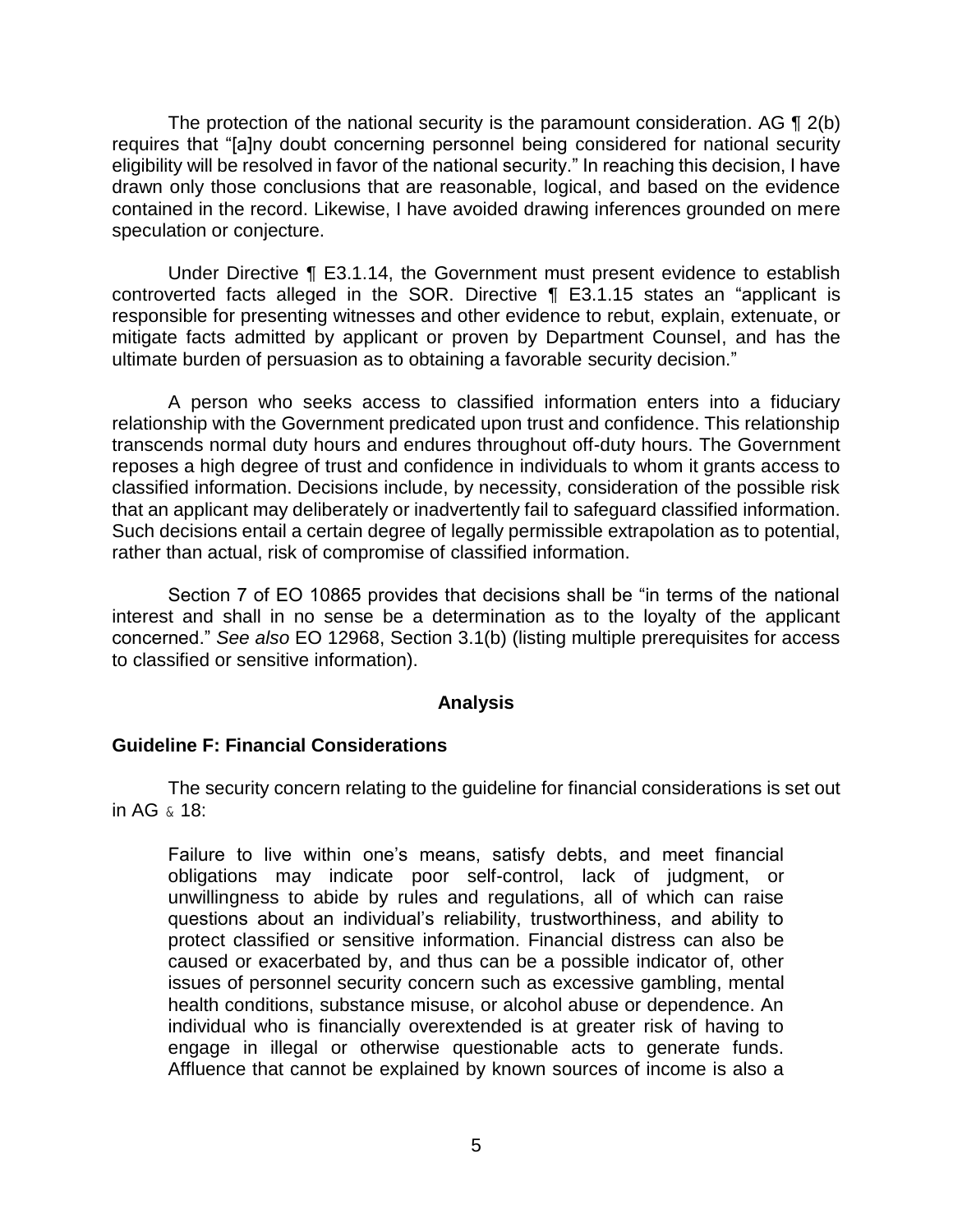security concern insofar as it may result from criminal activity, including espionage.

AG ¶ 19 provides conditions that could raise security concerns. The following are potentially applicable:

(a) inability to satisfy debts;

(c) a history of not meeting financial obligations.

 Applicant had two delinquent student loans that he was unable to pay. There is sufficient evidence to support the application of the above disqualifying conditions.

 The guideline also includes conditions that could mitigate security concerns arising from financial difficulties. The following mitigating conditions under AG ¶ 20 are potentially applicable:

 (a) the behavior happened so long ago, was so infrequent, or occurred under such circumstances that it is unlikely to recur and does not cast doubt on the individual=s current reliability, trustworthiness, or good judgment;

 (b) the conditions that resulted in the financial problem were largely beyond the person=s control (e.g., loss of employment, a business downturn, unexpected medical emergency, a death, divorce or separation, clear victimization by predatory lending practices, or identity theft), and the individual acted responsibly under the circumstances; and

 (d) the individual initiated and is adhering to a good-faith effort to repay overdue creditors or otherwise resolve debts.

 Applicant had two delinquent student loans. After completing college, he made minimum payments for two years until he was unable, so he made lesser payments. He provided documents to show he made payments throughout the years and increased payments when he got a better paying job. During this time, he supported his parents who were living with him. He did not believe the loans were a security concern because he was making payments, albeit less than required. When he learned his student loans were a security concern, he immediately contacted DOE, completed the application process to rehabilitate the loans and is in a repayment plan. He has made consistent payments as required and made payments during the COVID-19 forbearance period. Applicant was underemployed and taking care of his elderly parents. These were conditions beyond his control. He was also providing for his daughter's education, which was within his control, but is hardly a frivolous expenditure. Applicant did not ignore his time. He acted responsibly under the circumstances. AG ¶ 20(b) applies. Applicant provided documentation of his payments throughout the years and his more recent payments under his rehabilitation agreement. I find his conduct is unlikely to recur and financial obligation to repay his student loans, but rather paid what he could afford at the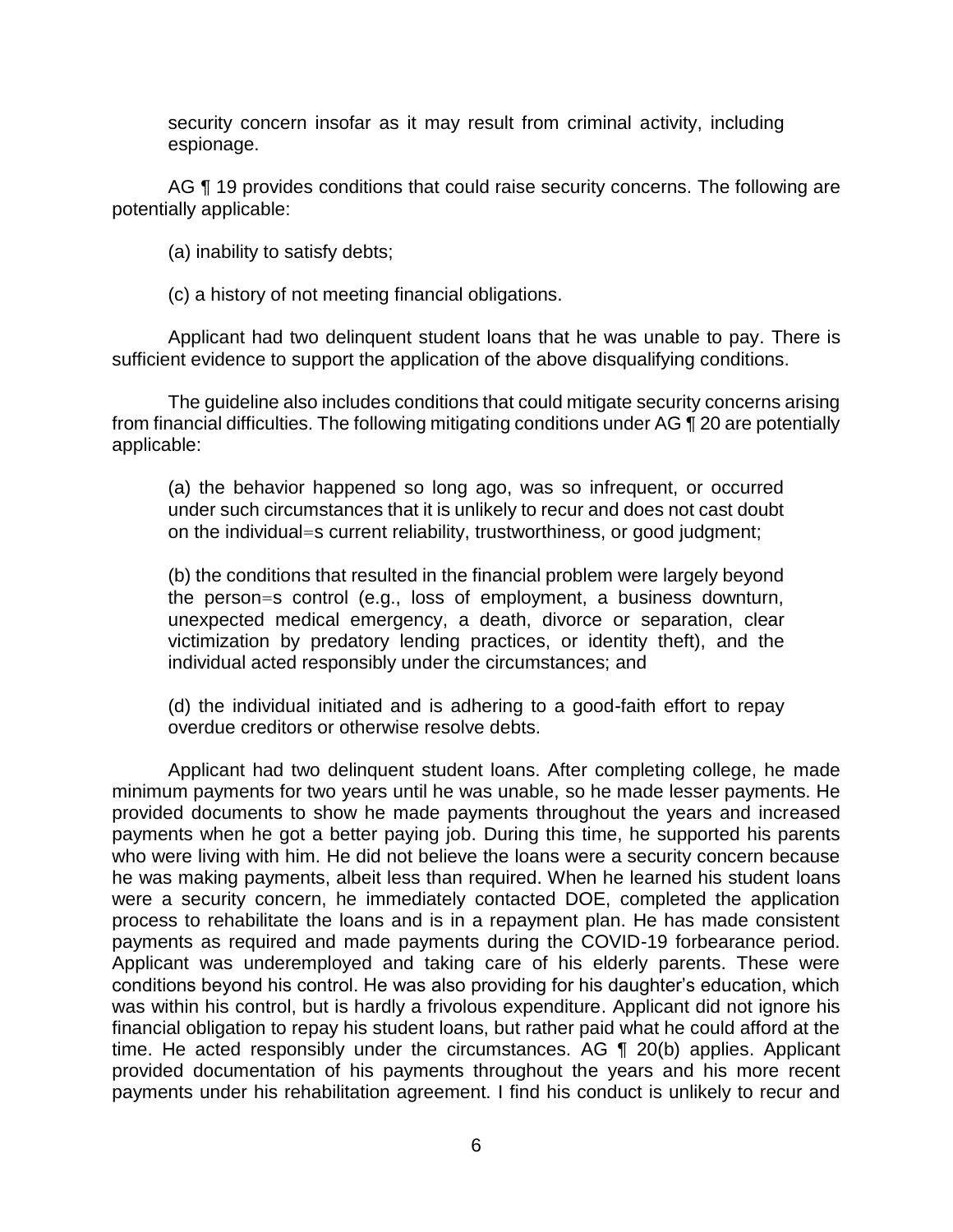does not cast doubt on his current reliability, good judgment, and trustworthiness. AG  $\P\P$ 20(a) and 20(d) apply.

## **Guideline E: Personal Conduct**

AG ¶ 15 expresses the security concerns for personal conduct:

 unwillingness to comply with rules and regulations can raise questions about an individual's reliability, trustworthiness and ability to protect classified information. Of special interest is any failure to provide truthful and candid answers during the security clearance process or any other Conduct involving questionable judgment, lack of candor, dishonesty, or failure to cooperate with the security clearance process.

AG ¶ 16 describes conditions that could raise a security concern and may be disqualifying. I find the following potentially applicable:

 any personnel security questionnaire, personal history statement, or similar form used to conduct investigations, determine employment qualifications, award benefits or status, determine security clearance eligibility or (a) deliberate omission, concealment, or falsification of relevant facts from trustworthiness, or award fiduciary responsibilities.

 Based on the evidence noted above, I find that Applicant did not deliberately omit, conceal, or falsify his SCA by failing to disclose the status of his student loans. I find in his favor under the Personal Conduct Guideline.

## **Whole-Person Concept**

 Under the whole-person concept, the administrative judge must evaluate an applicant's eligibility for a security clearance by considering the totality of the applicant's conduct and all the circumstances. The administrative judge should consider the nine adjudicative process factors listed at AG ¶ 2(d):

(1) the nature, extent, and seriousness of the conduct; (2) the circumstances surrounding the conduct, to include knowledgeable participation; (3) the frequency and recency of the conduct; (4) the individual's age and maturity at the time of the conduct; (5) the extent to which participation is voluntary; (6) the presence or absence of rehabilitation and other permanent behavioral changes; (7) the motivation for the conduct; (8) the potential for pressure, coercion, exploitation, or duress; and (9) the likelihood of continuation or recurrence.

Under AG ¶ 2(c), the ultimate determination of whether to grant eligibility for a security clearance must be an overall commonsense judgment based upon careful consideration of the guidelines and the whole-person concept.